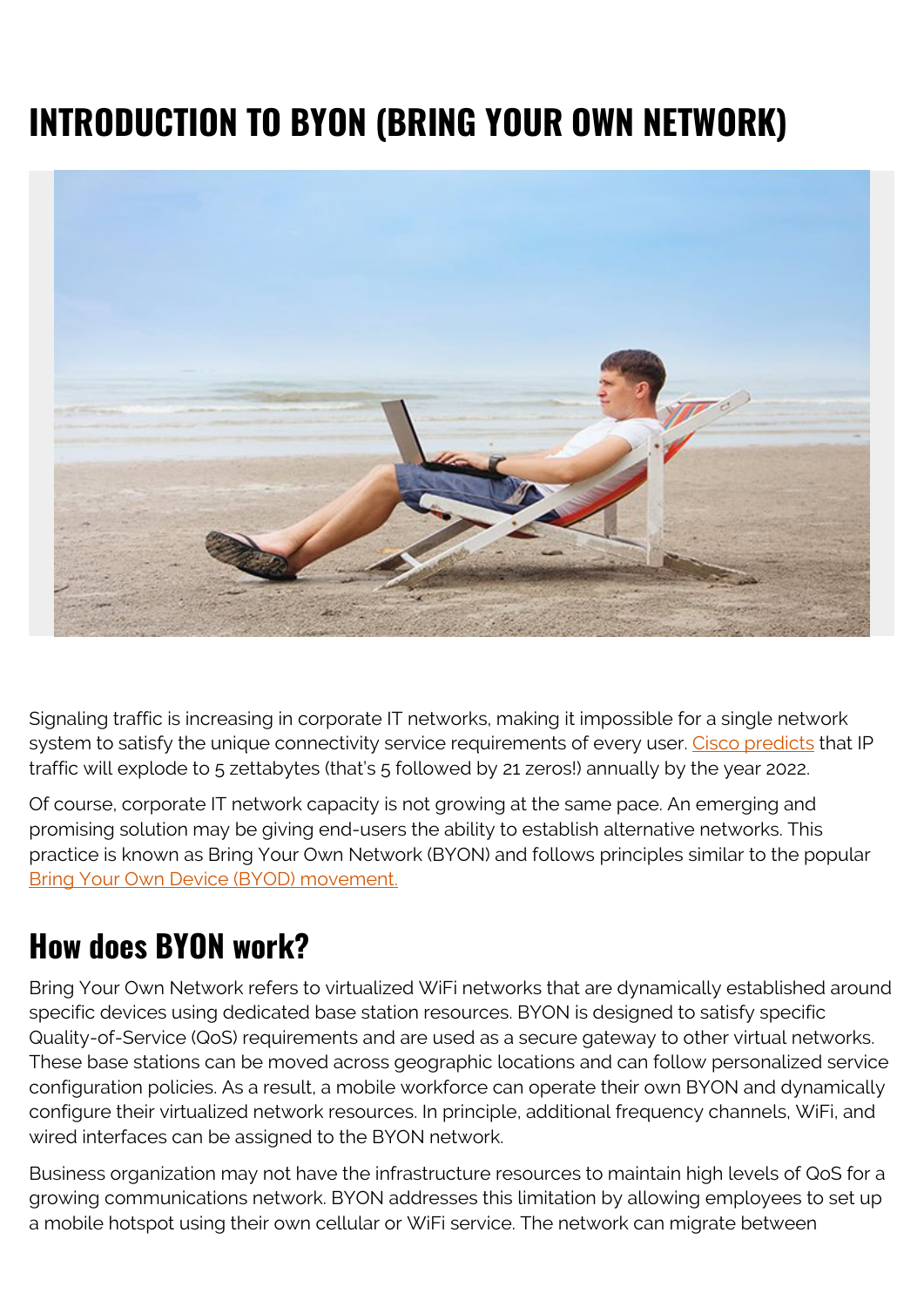geographic locations following the BYON owner and be channeled as a gateway to the corporate network.

As an example, consider the case of an employee traveling abroad and using expensive roaming cellular service for corporate use. Cellular companies charge significantly more for international data roaming services; instead, employees can use a local cellular service for cost savings. Subscribing to a global wireless network service or creating mobile hotspots using local cellular service providers instead of relying on insecure public WiFi can be a cost-effective and secure BYON practice.

The service resources that constitute a BYON network can be migrated and localized. The devices are dynamically configured to avoid network congestion, maintain appropriate QoS, and enforce [security](https://blogs.bmc.com/blogs/security-vulnerability-vs-threat-vs-risk-whats-difference/) policies. Latency issues are reduced since a local connectivity service is used and shared among a limited number of devices. If densely-located devices connect the network from a specific geographic location, the BYON service can migrate to nearby servers and prioritize the service quality for appropriate devices.

Efficient allocation of network resources requires accurate information regarding the number of devices and their data transmission requirements. However, this information is not always available before devices actively participate in the BYON network traffic. A strategic approach to establishing resource-efficient BYON networks might consider two common strategies:

- **Common slice.** This virtualization strategy makes a BYON network visible to every device within a geographic region surrounding the network base station. Standard authentication, access control, and security mechanisms may be used. The resources are shared among multiple devices. Unique IT service provisioning and management configurations are not applied to common slice networks.
- **Dynamic slice.** This invisible BYON network virtualization is designed to meet the requirements of specific service applications. The network slice can be dynamically configured to transition between different service-specific applications. The network can also be expanded continuously while maintaining a logical connection to the same base station. Configuration changes can depend on the sensitivity of data transmitted from the corporate servers and the number of devices connecting the network.

[This resource](https://web.archive.org/web/20190920184524/https://ui.adsabs.harvard.edu/abs/2017arXiv170402129R/abstract) provides a detailed overview of the Network Slice concept, especially in context of 5G communication systems.

## **BYON extends enterprise networks**

The current state of IT service management and operations strategies for many organizations are often inadequate to extend the boundaries of the corporate IT network across disparate geographic locations. BYON networks effectively operate as virtualized networks that may be procured by the employees themselves, similar to BYOD devices. Multiple localized hosts can connect in a mesh configuration to form a virtual network with gateway connections to the corporate servers to access the necessary business information.

Most organizations experience a dynamic demand for BYOD devices connecting to the corporate network. IT security policies and configurations are traditionally developed for a limited number of managed devices, which leaves unmanaged devices as potentially vulnerable network end-points. With the prevalence of BYOD devices, organizations must incorporate support and prepare for unmanaged devices while mitigating the inherent risks. Instead of relying on static metrics and